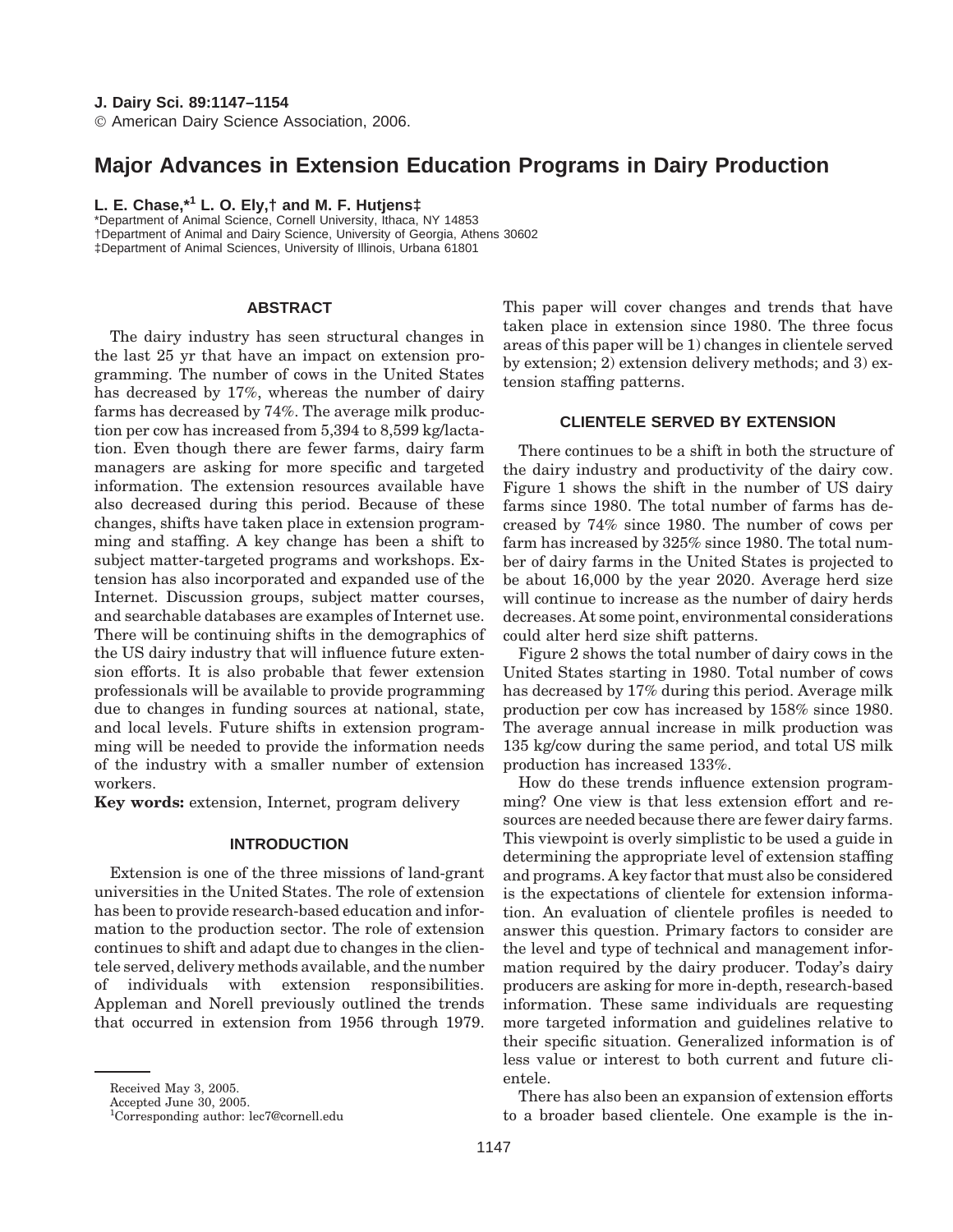

**Figure 1.** Number of dairy farms and average number of cows per farm in the United States, 1980 to 2004.



**Figure 2.** Total number of dairy cows and milk production per cow in the United States, 1980 to 2004.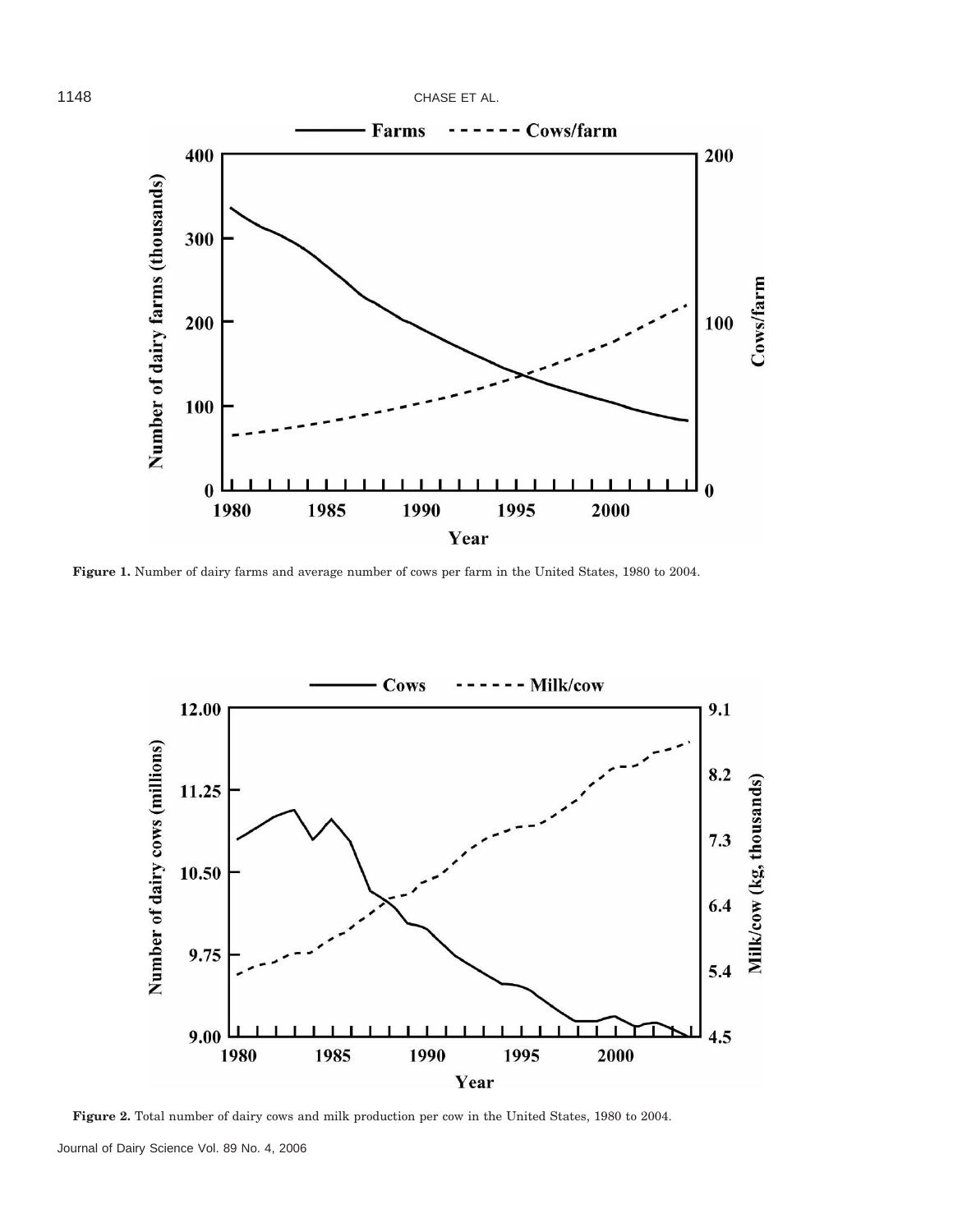creased emphasis by a number of states (PA, NY, WI, WA, IL, and MI) to provide information, education, and in-depth training sessions for agri-service professionals. This clientele is an excellent multiplier group for dairy production extension efforts. Each of these individuals may work with 30 to 70 farms. Industry personnel have been very receptive to extension programming and training. The multiplier aspect of these extension efforts can be very significant in terms of transferring information to the farm level. Unfortunately, producers may not recognize extension as the original source of some of this information.

A second example of a shift in clientele is the increasing effort by extension personnel to provide information and training programs for Latino workers employed on dairy farms. This area of extension effort has developed in the last 5 to 10 yr and will continue to grow. The educational effort to reach these individuals works best in small, hands-on type workshops that emphasize both technical information and practical skills training. This audience is very interested in and receptive to these extension programming efforts. The employers of these individuals are also looking to extension services to provide these types of educational and training programs for their workers. Extension has developed materials and conferences to assist dairy farm owners better understand the Latino culture and how best to interact with these employees. Programs to assist individuals in learning Spanish have also been provided. There appears to be potential for expansion of programs in this area, because the jobs performed on dairy farms by these individuals require new skill sets. Initial programming focused on skills related to the milking routine and procedures. However, training programs in the areas of calf management, herd health, and feeding management have been added as these individuals take on a wider range of responsibilities on dairy farms.

## **EXTENSION STAFFING**

The extension system continues to struggle with budget constraints that have affected both programming and staffing. Hutjens and Baltz have reported the changes in the number of extension personnel in 13 dairy states. This survey covered a 10-yr period from 1989 to 1999. A decrease in full-time employees (**FTE**) ranging from 5 to 34% occurred during this period. Decreases were reported at state, regional, and local levels. This trend of decreasing extension FTEs has continued since 1999 due to continuing budget cuts in many state and county governments. A major concern exists relative to future university FTEs designated to extension. A high percentage of the current university extension workers will be retiring in the next decade. It is probable that a number of these FTEs will not be replaced or maintained with an extension responsibility. There is also a trend for current individuals with extension responsibilities to do more teaching and other departmental functions as total faculty size and FTEs decrease in many universities. Extension faculty will have joint extension–research appointments and will be expected to obtain competitive grants to support a research program. The success of the individual in conducting research and obtaining grants will be an important component of the tenure decision. These changes further decrease the actual FTEs devoted to extension in many departments. County-level extension programs and personnel are also under pressure because extension is not a mandated item in local budgets. These uncertainties relative to future program funding make it more difficult to attract and maintain the qualified young people to continue to provide the quality extension programs expected and demanded by our clientele. There may also be increased interest in having extension workers certified in recognition of their subject matter expertise. This can be done through programs administered by the American Registry of Professional Animal Scientists (ARPAS) or similar groups.

One approach to partially assist in maintaining the level of expertise needed to provide extension programming has been the development of multicounty, regional, or multistate extension efforts. At the university level, the Midwest group (IA, WI, MN, and IL) is an example. These extension specialists interact to provide programs or educational materials on a group basis. This interaction assists in covering various subject matter areas even though they may not all be present in a specific state. It is likely that this model will need to be expanded in the future in other states and regions of the United States. Such collaborative efforts decrease the need for each university to have a broad spectrum of subject matter expertise.

A second option is for individual states to develop specialization in dairy or livestock expertise area. One state could take the lead in dairy cattle while relying for other states for expertise in livestock species. Each state would still need some staff to help in coordination of extension programming in areas outside of its expertise base. This model will require some innovation, faculty flexibility, and administrative support. A major challenge will be shifting both people and monetary resources between states.

A similar trend is taking place in a number of individual states relative to regional or multicounty extension workers. In some cases, this is simply a matter of economics, and not being able to support as many county FTEs as were previously available. In some states (MO,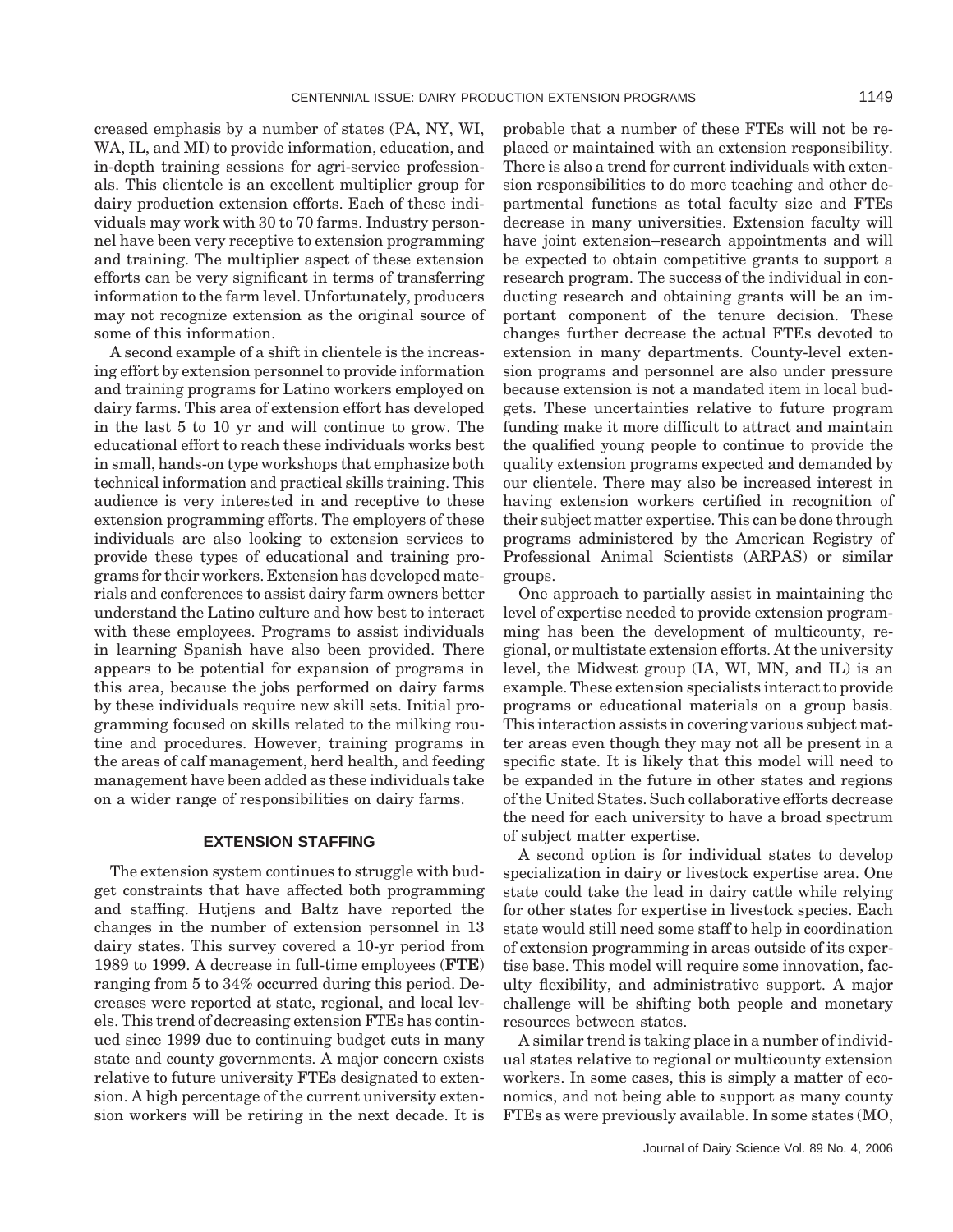NY), the regionalization effort is supported by special appropriations from state governments. One advantage of multicounty or regional agents is that a more experienced or highly trained individual can be used. In some of these situations, an MS or PhD degree is the minimum educational requirement for employment. These individuals can bring a higher level of subject matter expertise to meet the higher level of information expected by our clientele. One disadvantage to this approach is the loss of contacts and linkages between the extension program and individual producers. Producers may feel more distant or less involved with extension as an initial source of contact or information. At the county level, the result may be decreased producer support for extension in tight budgetary situations. In some situations, major dairy counties do not have a dedicated dairy extension agent or program. An increasing number of state, regional, and local extension agents are expected to obtain grants to support some portion of their total program efforts. This activity further deceases the time that extension workers can devote to program activities.

An increasing demand on extension workers is the need for program accountability and defining the impact of programs. This is a situation in which the concept is correct but the actual details become problematic. It is easy to quantify the number of extension contacts, meetings, and written materials. However, these measures are not direct measures of impact. It has been very difficult to develop useful and logical methods of determining and reporting the impact of extension programs. Input from nonextension sources may be needed to assist in developing approaches to this evaluation and reporting requirement. Future funding of extension will most likely be linked to program impact type measures.

# **PROGRAM DELIVERY METHODS**

The last 25 yr have seen a large number of changes in the program delivery methods used by extension workers. One reason for this has been the increased availability of technologies for use in developing programming efforts. A second reason has been the shift toward more specific or targeted activities to meet the needs of specific clientele. A paper by Hutjens and Baltz summarized survey results of shifts in extension program delivery methods. Key points included less individual county meetings, increased use of multicounty meetings, and more use of agribusiness personnel in delivering programs. Extension continues to offer many of the more traditional meetings and workshops. The program delivery areas listed below are examples of some shifts in program delivery methods that have occurred in the last 20 yr.

# *Subject Matter-Specific Meetings*

A major shift in extension programming has been developing specific, targeted meetings to meet the needs of our various clientele groups. These efforts can provide more specific, in-depth information on specific topics or management areas. Examples of these types of efforts include calf nutrition and management; transition cow management and nutrition; on-farm feeding management practices; herd internal growth; milking practices and milk quality; organic milk production; use and interpretation of Dairy Herd Improvement records; reproductive management programs; forage quality and forage use; silage management and fermentation; and ration formulation and management to decrease nutrient management.

# *Use of the Internet*

The availability of the Internet has provided a number of opportunities for extension programs. Many universities and local extension offices have Web sites that can be accessed by the public. These sites provide a convenient and rapid way to provide current information to clientele. These sites also offer the opportunity for users to download or print copies of information to meet their specific needs. The links built into these sites provide users the opportunity to gain access to multiple sites that may contain information specific to their needs. One concern is that material on these sites has not usually undergone subject matter review. Thus, the end user does not have a method by which to assess the accuracy or quality of this information. There may be a need to refine the approach to determining the material that is made available by this approach.

A second use of the Internet has been the development of discussion groups or lists. This provides users the ability to post questions or answers to specific questions or situations. One example is Dairy-L, organized in 1990 by Mark Varner (MD) and Roger Cady (MO), which is a listserv-based system to which users must subscribe. The goal is to provide a method to facilitate communication among individuals interested in dairy cattle management. An individual sends a message to the listserv that then sends the message to all subscribers. Moderators monitor the system but do not alter the original messages sent by subscribers. At times, the moderators may limit additional discussion on a topic after a large number of responses to a specific question have been posted. As currently structured, this system does not permit the sending and receiving of attached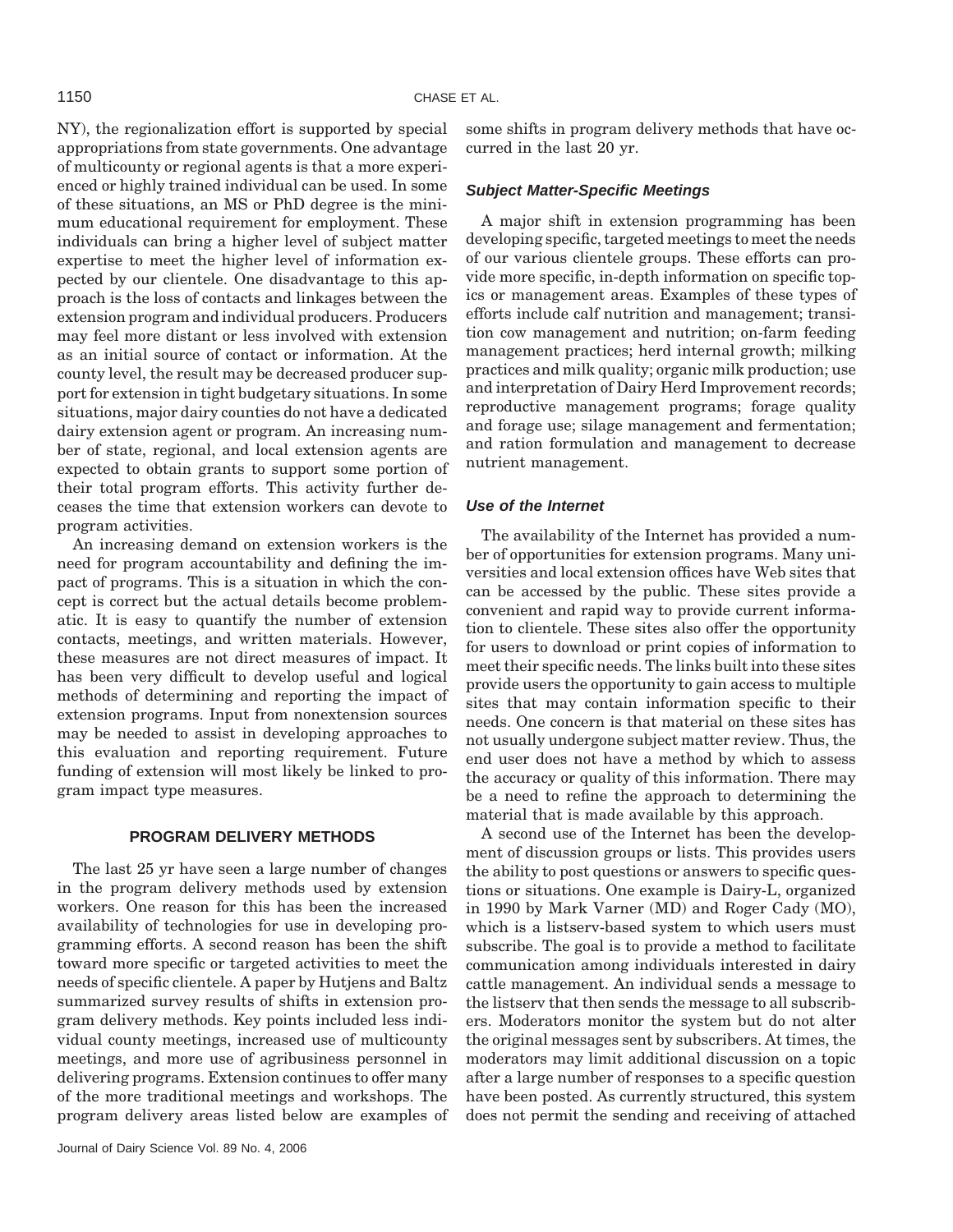files. Current users are from academia, commercial companies, extension, consultants, and dairy producers. There are currently about 2,100 subscribers from 47 countries. The number of messages per year and the number of subscribers has decreased somewhat over the last 2 to 4 yr. Similar systems are in use for grazers, silage management, and bovine veterinarians.

The University of Illinois has taken the lead in developing courses that can be taken via the Internet. These classes use a combination of Internet communications and CD-ROM based materials. Since 1998, the University of Illinois has offered 15 dairy classes via the Internet. Over 400 adults and students have been enrolled. Students participating were from 8 universities and 55% of the students were out of state. International students represented 11% of the total participants. Courses offered included dairy nutrition, dairy production, reproduction, milk quality and mastitis, advanced dairy nutrition, and advanced dairy cattle management. There have been >4,500 CD-ROM disks sold at a cost of \$25 to \$45 each as part of this effort. A certificate program is also offered as part of this program. Even though this program has been well received, it is not logical for every institution to provide this type of program delivery method. There could be some real opportunities for multiple universities to join in moving this concept ahead.

A number of other Internet approaches have been used. An Internet-based site with reviewed articles that could be sorted and retrieved was established (GA). The time and resources needed to maintain this site led to termination of the effort. There are also a number of states (GA, FL, and WI) that have benchmark data available online, including both financial and production data. This provides quick access to data that can be useful to dairy producers and professionals in evaluating dairy operations. A number of commercial firms are beginning to offer data that can be used for benchmarking purposes.

#### *Video and Satellite Conferences*

Distance education programs have been offered by a number of institutions (PA, WI, and MN). Initially, videotapes were produced and made available for use in local meetings. Even though this approach provided excellent information, many of these were not very successful. One problem was that the originators of the material were generally not available to the participants to respond to specific questions. Secondly, the local organizer needed training in how to integrate this information into an overall program. In addition, there was a high commitment of both time and funds to put together high quality videotapes and programs. The availability of Internet based resources also increased dramatically in recent years. Because of these factors, the production and use of videotapes as a program delivery method has decreased significantly.

A second approach was the use of satellite-based educational programs. These programs permit the specialists to interact with the participants. The same program can be offered at a number of sites simultaneously. The amount of preparation time by extension specialists to organize these programs can be high. A variety of materials need to be prepared and made available at each site to the participants. Site coordinators need to be trained to effectively offer the program at each site. The program needs to be varied so that short presentations combined with on-site activities are used. This may require the provision of a number of teaching aids at each site. Example teaching aids for a dairy nutrition program could include worksheets, notebooks, feed and forage samples, and particle-size screens. It appears important to change topics and speakers every 15 to 20 min to maintain attention and interest in the program. A critical success factor was the ability to interact among the site coordinators, participants, and program speakers. It appears that the use of this approach to extension education has decreased significantly in the last few years. This may be due to cost factors, the time required, or the availability of alternative educational approaches using the Internet.

## *National Dairy Database*

The National Dairy Database project was started in the early 1980s. The objective was to provide dairy information in CD-ROM format for users. A key aspect of this project was the use of a peer-review system for selecting information for incorporation onto the CD. Extension information and publications were solicited from universities. The submitted articles were then divided into subject matter categories and peer-reviewed for potential inclusion on the CD. One objective of the peer-review system was to ensure that the information on the CD was current and accurate. A second objective was to minimize duplication of subject matter material. As an example, 20 publications related to dry cow nutrition might have been submitted for review. However, after peer review, <10 may have actually been used on the CD due to duplication of similar information in many of the submitted articles. The first version was developed under the leadership of the University of Illinois. Versions 2 and 3 were developed and distributed by the University of Wisconsin Center for Dairy Profitability. Currently, version 4 is available from the Agricultural Databases for Decision Support Center. This version has >1,500 articles on the CD-ROM. The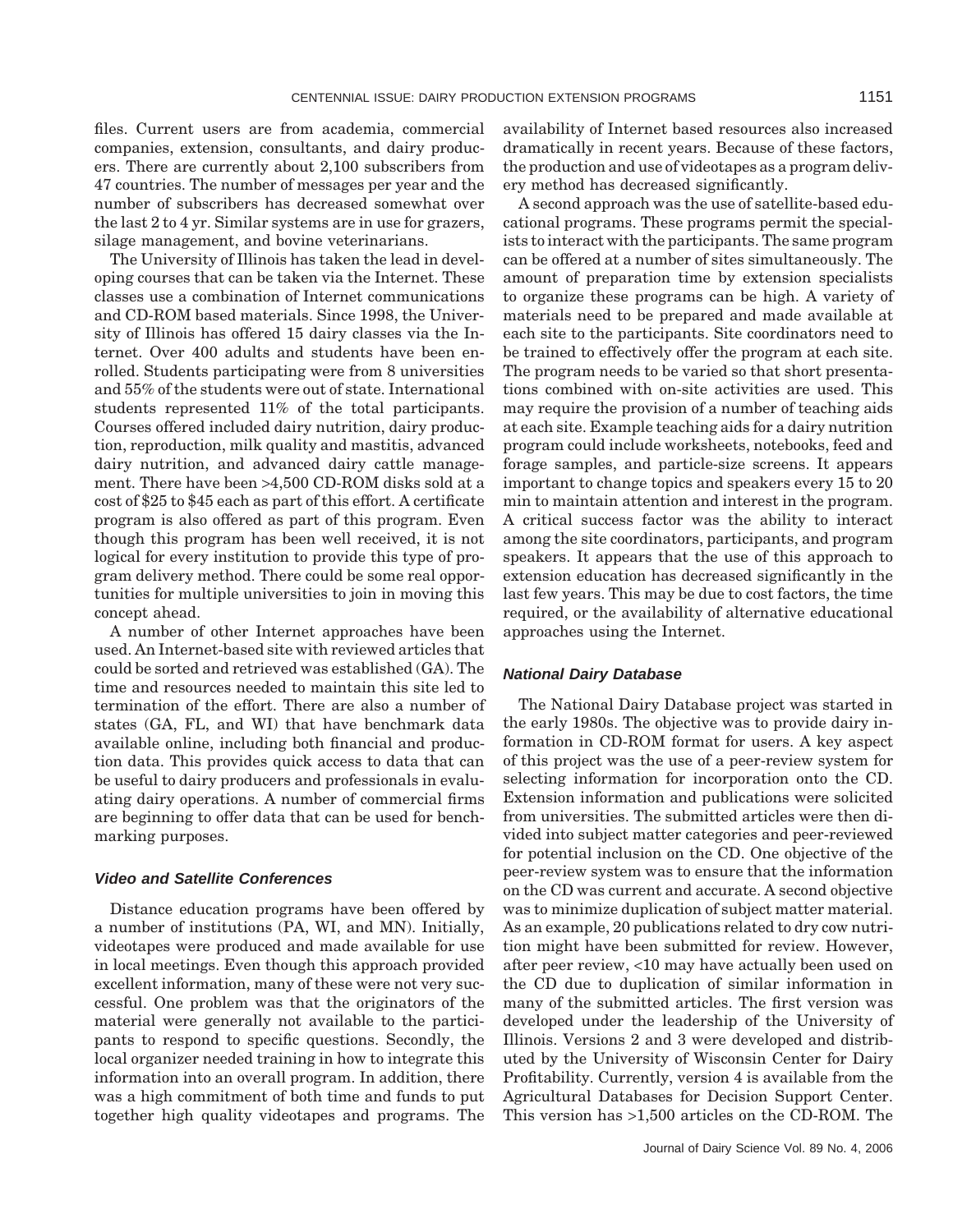purchase of the CD-ROM also provides the user a 1-yr online subscription. Other databases are available for beef, sheep, and goats from the same source. A primary challenge in keeping this system current is obtaining new articles and information for consideration by the peer-review group. The current structure includes 24 different domain areas. A leader is responsible for each area and has 3 to 15 members to assist in reviewing documents and computer software for inclusion on the CD.

## *Searchable Conference Database*

A new effort was initiated by ADSA in 2005 to provide a searchable database of conference proceedings. This subscription-based service provides access to conference proceedings. The program is just getting started but at least 14 conferences will have their proceedings available in this database (http://spac.adsa.org).

### *On-Farm Demonstration Projects*

Extension has traditionally used on-farm demonstrations as one of the approaches to providing information to its clientele. A number of states (MD, NY) have used multiple herd demonstration projects. These projects may focus on specific subject matter (nutrition, mastitis, calf management, nutrient management) topics. Generally, these are multiple herd projects and may involve more than 1 yr of actual on-farm work. A second class of projects has evaluated the impact of various methods of providing management advice and information to specific farms. A large amount of time and effort is required to properly conduct these projects. Evaluations have indicated that dairy producers have implemented a number of the recommendations or management practices suggested by the project personnel. However, it appears that the effectiveness of many of these recommendations decline after the project ends and less individual farm input is provided by the extension system. There appears to be less use of this technique due to lack of funding sources and availability of extension personnel to commit the time needed to conduct these demonstrations.

On-farm research may increase in the future as more extension specialists have research appointments. This will provide an opportunity to conduct controlled studies on larger dairy farms, and permit the use of large numbers of cows to achieve statistical significance and assist on controlling variation. Research areas could include nutrition, reproduction, animal behavior, cow comfort, and management alternatives. University herds do not have adequate animals or facilities to conduct this type of research. These trials will need to be carefully designed and analyzed to permit the results to be published in peer-reviewed journals. External funding will be needed to support these activities. However, this is another factor that reduces the time available to extension specialists for programming efforts.

# *Dairy Advisory Teams*

Workers at the University of Minnesota initiated the use of Dairy Diagnostic Teams to assist dairy producers in the early 1990s. The goal of this approach was to assist dairy farm managers in assessing their current situation and then develop alterations in management practices. Extension specialists provided the initial leadership to assist producers in selecting and organizing the specific advisory team for their farm. The dairy farm manager was responsible for selecting the actual team members (5 to 8 per farm). Team members were typically those individuals involved in providing products or services to the far. Examples of team members include nutritionists, lenders, veterinarians, milk processors, extension educators, or other producers. A SWOT (strengths, weaknesses, opportunities, and threats) analysis was conducted by the team and used as a base for developing recommendations to assist the farm in attaining its goals. An evaluation of the 3-yr project indicated that producers were supportive of this approach and felt that it was beneficial to them. The actual changes implemented varied considerably for a variety of reasons. The role of extension was to assist in getting this process organized and started. However, to be successful, ownership and leadership had to shift to the dairy farm manager. On how many Dairy Advisory Teams can an extension worker actually participate? This can be a real problem in some areas with a large number of dairy farms interested in this approach and the limited time availability of extension educators.

#### *Hands-On Workshops*

It has been interesting to watch the growth of targeted subject matter, hands-on workshops in the last 5 to 10 yr. These typically involve a small number of participants (10 to 20). The goal is to provide a blend of subject matter information, group discussion, and hands-on activities. Examples of topics include foot health, calf management, and TMR management. Theses may be repeated a number of times within the same county or state to reach a larger number of producers. Agri-service support and help with teaching has been an integral component of many of these programs. In many cases, the participant is provided with a set of materials and tools to take home for use on a routine basis. The cost of these tools can be covered from a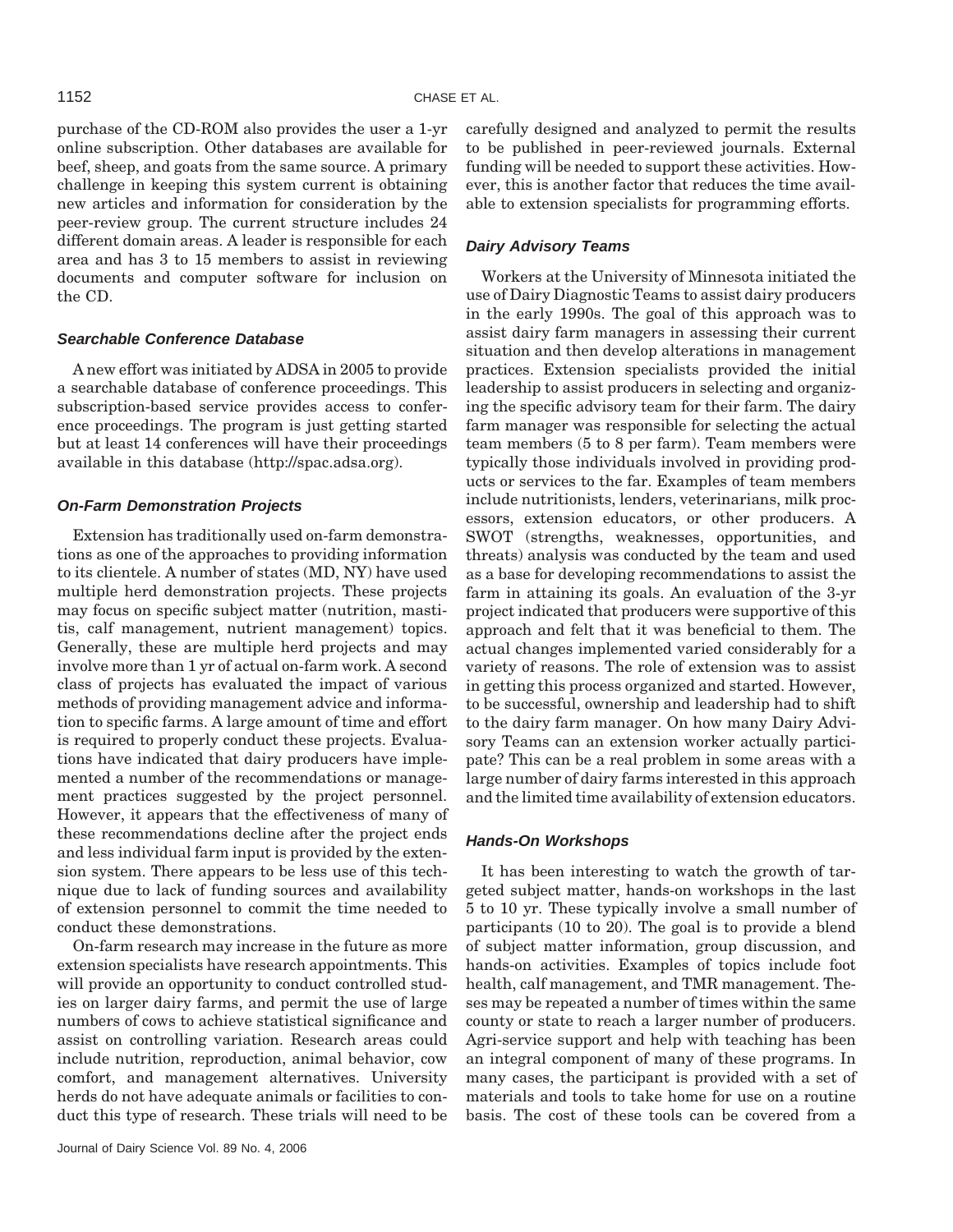mix of registration fees and agri-service contributions. Informal feedback from participants indicates a high level of satisfaction and learning from this approach. This is not a new or unexpected finding. Dairy producers have always reacted favorably to these types of meetings or activities in previous years. The challenge for extension is how to offer these types of activities in times of decreased funding and personnel.

#### *Focus Groups*

Focus groups are formed to permit individuals to share experiences, questions, and discussion on specific topic areas. This could relate to a specific management practice or to compare results or approaches on different farms. One example is the focus groups organized by Ontario DHI to compare and evaluate milk production records and other data from small groups of producers. These groups are generally small and consist of producers who are familiar with and respect each other. This provides a base for good, interactive discussions.

## *Targeted Conferences*

The use of multistate, subject matter-targeted conferences has also increased in recent years. These have been done in many states and have been successful in bringing both speakers and participants together over broad geographical areas. Many of these are 1- to 3 d conferences that require participants to pay travel, conference, and hotel costs. A key advantage is that subject matter expertise can be obtained from a variety of sources. The "experts" in a specific area can be made available to the participants. A disadvantage, for some dairy producers, is the time and cost involved in participating in this type of meeting. The Western Dairy Conference and the Western Canadian Dairy Conference are examples of targeted conferences that have nationally recognized programs.

The above program delivery methods are just examples of some shifts which have taken place in extension programming. All of these methods have advantages and disadvantages. Each of these approaches has or is serving an educational need for a specific group of dairy producers.

# **FUTURE DIRECTIONS**

Many factors will influence the future direction and role of extension. A primary factor will be the ability of universities to refill extension-oriented, faculty-level positions. These positions will most likely be joint extension–research appointments with significant research program expectations. Similar personnel challenges will exist at the regional or county level in most states. It appears certain that there will be fewer FTEs devoted to extension activities in the future.

A second factor that will influence the direction and role of extension are the projected continuing changes in dairy herd numbers and sizes. A number of groups have made projections on changes in the dairy industry that will occur over the next 10 to 15 yr. Some of the projections that will have a direct effect on future extension planning include the following.

- 1. The total number of milk cows is predicted to decrease from 8,975,000 in 2004 to 8,360,000 by 2015.
- 2. The average milk production per cow is projected to increase from 8,777 kg/cow in 2004 to 10,546 kg in 2015.
- 3. Total US milk production is predicted to increase to 88.5 billion kg in 2015 from 78.8 billion kg in 2004.
- 4. The number of US dairy herds is projected to decrease to 14,000–16,000 by 2020 from 70,410 in 2003.
- 5. The percentage of dairy farms with >500 cows is predicted to be 22.8% of total herds vs. these same herds representing 2.5% of total herds in 2000.
- 6. Herds >500 cows are predicted to produce 82 to 84% of the total milk produced in 2020 vs. the 36% of the total milk supply supplied by these herds in 2000.
- 7. Changes in the percentage of the total milk produced in different areas of the United States will occur. The western United States will continue to grow in terms of total milk production. The Midwest, Northeast, and Florida are expected to remain stable in terms of milk production. The remaining states are expected to decrease in milk production.

The role and program delivery methods for extension will continue to change over the next decade based on the above shifts in the structure of the dairy industry. It also appears that there will be a continuing decrease in extension FTEs to develop programs and work with clientele. At the same time, the clientele is asking for more specialized information and more workshop-type extension programming. The clientele base continues to expand beyond the dairy farm owner and manager. Commercial companies are doing more "extension" type work as part of their total service package offered to customers. For extension to remain a viable and primary source of information, a significant amount of program evaluation and refocusing will be required. The continuing decrease in federal, state, and local extension funding presents another challenge. One option is that funding sources for extension programming will